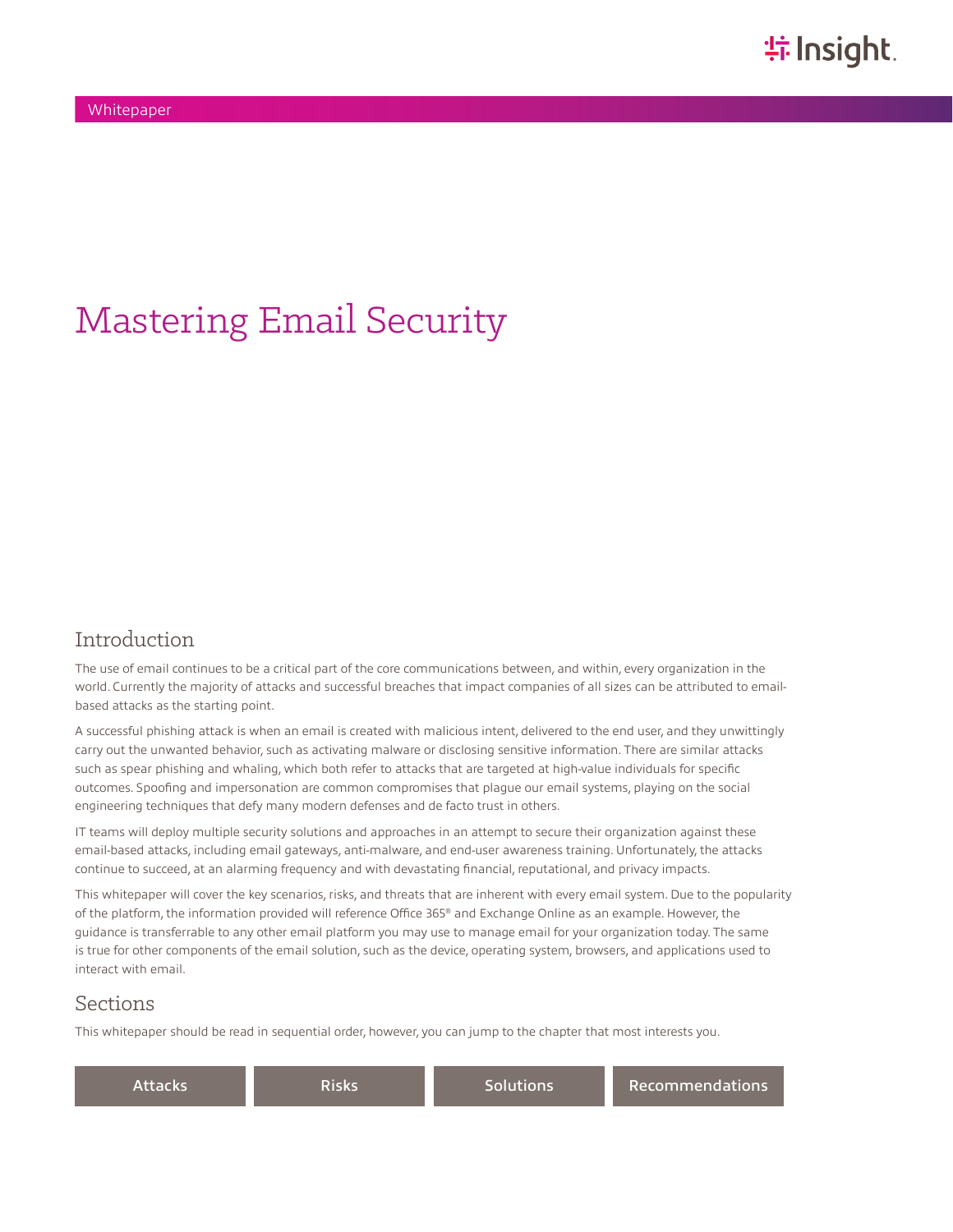### <span id="page-1-0"></span>Five types of attack

#### Email overview

Email is a standard form of official communication between organizations, and to or from their customers. Although not its original design or intention, organizations now rely on email as one of the primary means for sharing sensitive information and especially links to useful websites.



The choice of email platform is open to a range of options, with Microsoft® Office 365 currently the main contender and Google G Suite as another popular choice. Whichever platform your organization chooses, the risks, attacks, and solutions will apply to them all.

As with all email systems, the full attack chain includes the platform, mailbox, applications and browsers used to connect to the mailbox, operating system of the end-user device, as well as the identities used to gain access to the information.



#### Five key attacks

This diagram represents the five attack types that are most common and successful in today's email systems. Other attack types are a variant of these, and the underlying problems and solutions are the same.

Each attack type may be combined and the results may have additional impacts, such as reputation and financial damage, following the success of stolen credentials.

This section will walk through each of these attacks in more detail. Whilst these are not the only attack methods, they do convey the majority of successful attacks over the last decade.

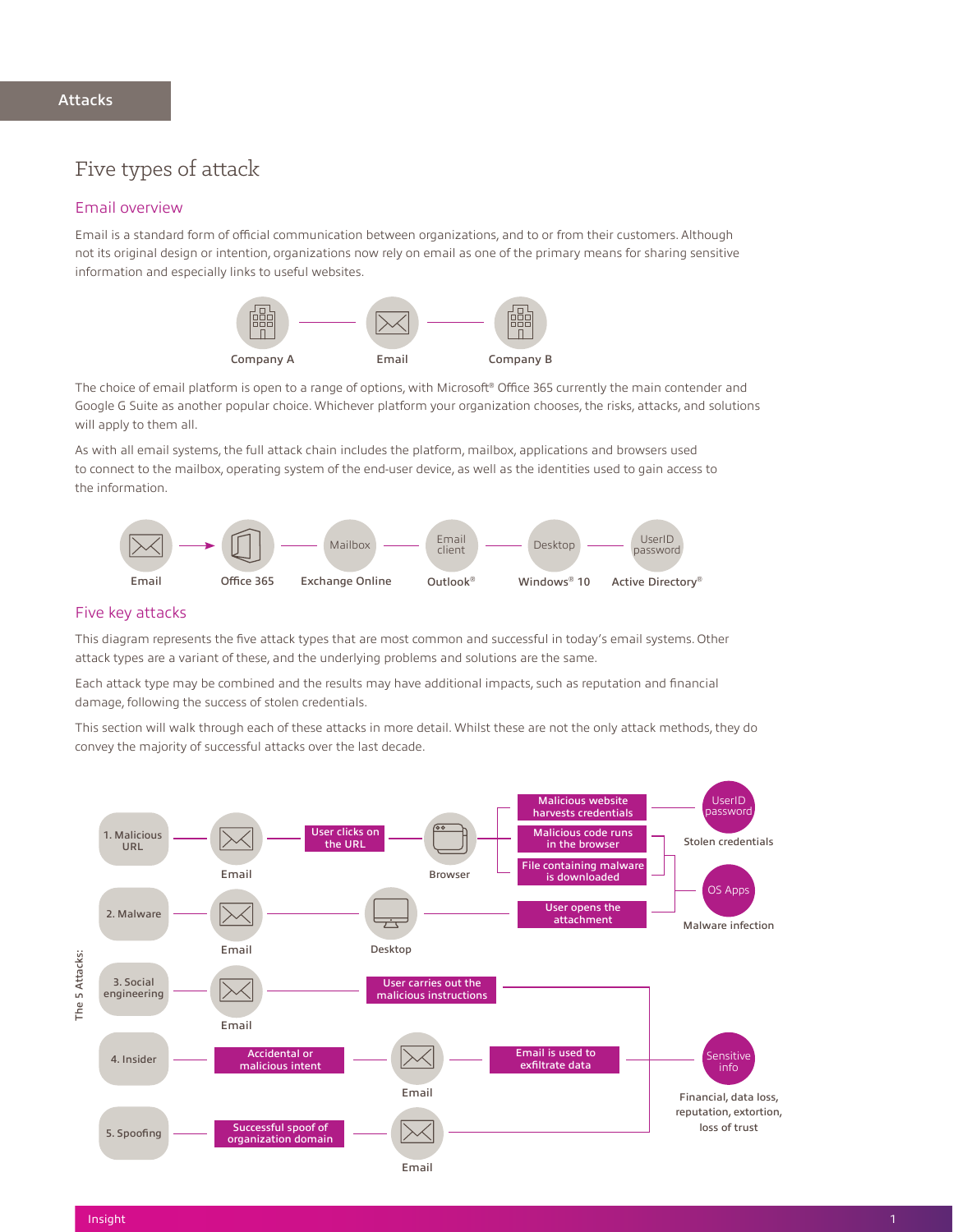#### Attack 1 — Malicious URL

In this scenario, the attacker has crafted an email with a malicious URL embedded in the document. It may be masked as a link to an official site, or embedded in an image. The URL may also be within a document containing relevant information to the reader — anything to entice them to click on the link and visit the malicious webpage.

Once the URL is clicked, the browser will launch and present the malicious site to the end user. Depending on the nature of the site, the user may be duped into believing it is an official site from a well-known brand, prompting for a sign-in. Browsers may alert to certificate errors, or they may not.

If the end user does enter their user ID and password, these are captured by the malicious site for reuse, and may then take the user to the legitimate site and sign them in, masking any malicious activity.



#### Attack 2 — Malware

In this scenario, the attacker has added an attachment to the email which contains malware. When the attachment is opened, the malware will exploit vulnerabilities in the application, browser, or operating system in use at the time. New variants of malware will also run within the context of the current user, without any exploits or elevated privileges, acting on behalf of the user to encrypt documents, send further emails, and spread itself across the infected system and connected networks, storage, and other mailboxes.

The effects can be immediate, and may also be silent. The end user may be unaware anything nefarious has occurred, and carry on with the usual activities whilst the malware hides in the background.



#### Attack 3 — Social engineering

This may also be seen as a "malware-less attack" — any scenario where the attacker will attempt to use persuasive techniques to encourage the end user to carry out a task that is beneficial to the attacker. Examples of this include offering a prize or reward, suggested promises of a job interview, providing useful information, or otherwise pretending to be someone else the end user trusts (spoofing or impersonation). This may occur outside of the business email channel, such as using personal email, social media, phone calls, and other forms of communication.

Unfortunately, exploitation of human trust will always be the weakness of any security system. Social engineering techniques continue to bypass many security controls because the end user is interactive in the process and unaware the actions they are taking may lead to malicious activity. When the end user carries out the activity, it is difficult to tell if it was their intention to carry out this activity willingly, or if they were duped into doing so through trust in the instructions given.

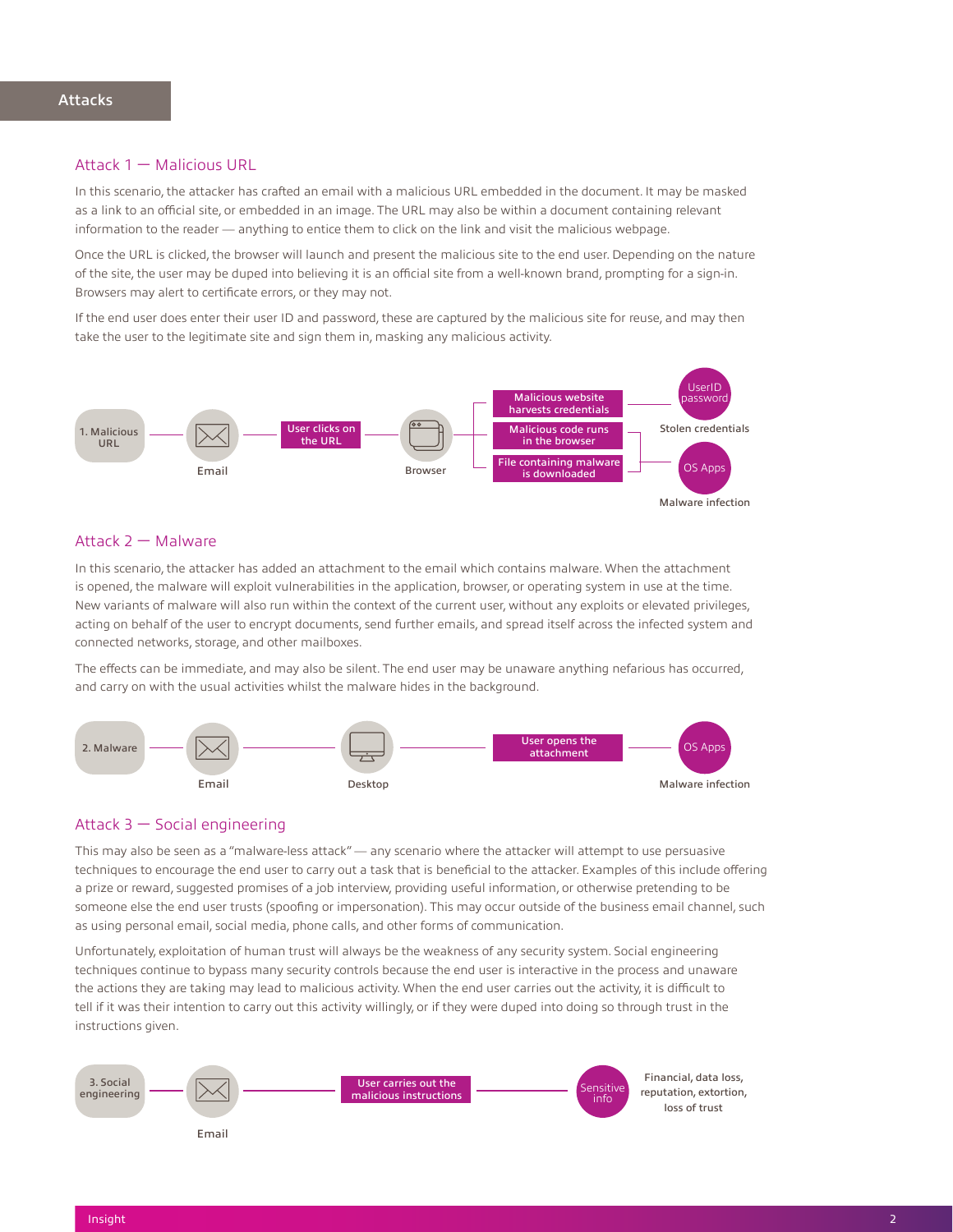#### Attack 4 — Insider compromise

This attack type comes in two key methods, with the result being very similar:

- 1.Compromise of the identity, device, or application; in order to act on behalf of a legitimate user, without their knowledge or consent (a key result of attack types 1 and 2).
- 2.Compromise of the end user's integrity; the human is actively intent on causing malicious harm to the organization and will use their internal trust in order to carry out their attack.

With either method, the potential for loss through email is primarily data exfiltration, but could also result in system modification or sending malicious instructions to others inside or outside of the organization.



#### Attack 5 — Brand/reputation

In this scenario, the attacker is using your organization's brand in order to carry out attacks against other organizations, your partners, or your customers. By impersonating your organization, they can influence other people to believe they are acting on your behalf, and therefore carry out the instructions that have been sent to them via email.

One of the most successful, and financially damaging attacks of this kind, is when an email is sent to request the change of payment information, usually for the next invoice that is due to your organization from a customer or partner. Not only does your organization not receive the invoice on time, but the loss of funds and the effort required to investigate and recover those funds causes additional loss to the customer or partner impacted.



#### Attack summary

There are many variants to these five attack types, including attacks that originate outside of email. Each attack will use an element of these examples, and the results are generally the same:

- Compromise of the user identity, leading to unauthorized access to multiple systems across the organization
- Compromise of the device/application, leading to persistent threats against all systems and data access on that device, application, and the other systems they are connected to
- Loss of integrity and confidentiality, leading to the loss of financials, brand reputation, and customer loyalty

In the next section we will look at the inherent risks of any email system by exploring the key components and provide a thorough understanding of the multiple points of attack that can lead to a compromise.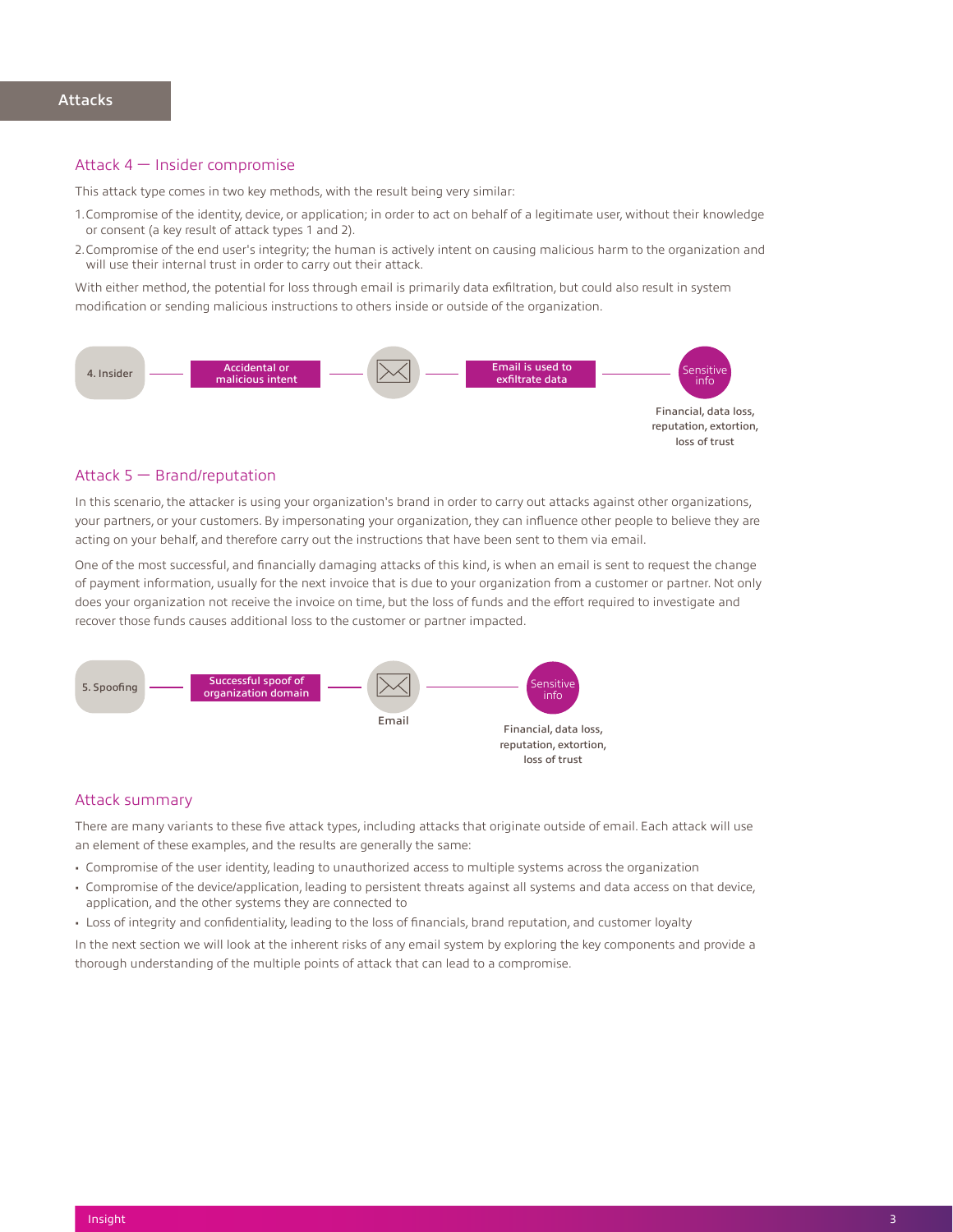### Inherent risks of email systems

#### Email system

In order to understand the risks, we need to explore the key components of every email system.

This diagram provides a high-level view that will be referenced throughout this document.

For the external components, every email has a sender and a recipient. This information can be inspected to ensure domain reputation and authoritative source details.

The DNS MX record is also a key component for the correct routing of email to the inbound gateway of the organization's email system.

The email gateway is the first line of defense for all inbound email and should also scan for malicious activity for any outbound email.



The internal components consist of an email exchange solution that provides routing information and storage for the email and attachments. Identity and access management is critical here to ensure the appropriate authentication and authorization for access to the email exchange system, via the mailbox.

#### <span id="page-4-0"></span>Risks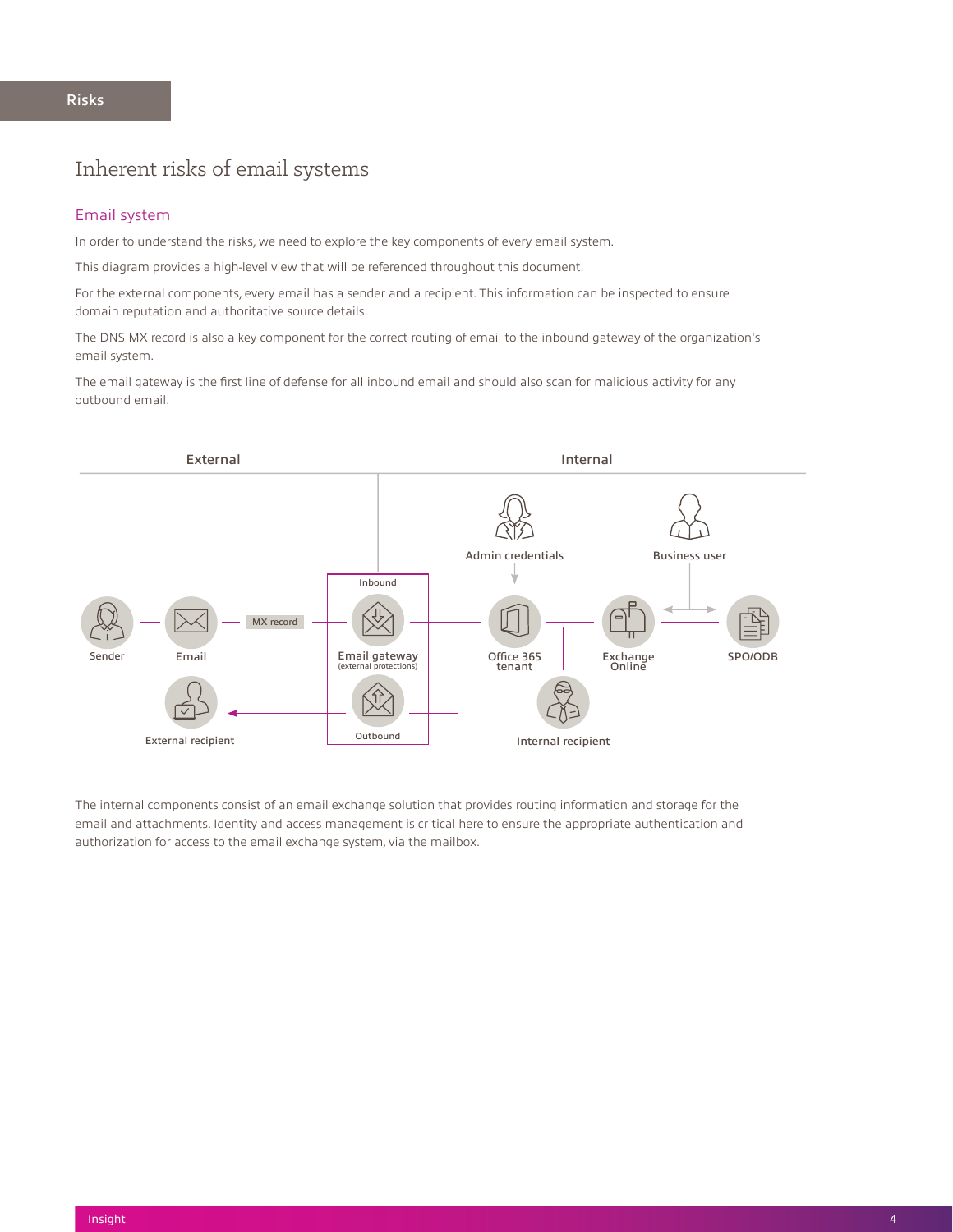#### Inherent risks

Addressing each component in the system allows identification of risks at each stage, to understand the potential threats and mitigations.

These threats and risks will be further explored in the following pages of this section.



Email-based attacks are an issue for organizations of all sizes, and even the most advanced defenses can be circumvented by tricking a user through social engineering. Training remains a critical part of the solution, ensuring your people can identify and report suspicious activity and potential compromises.

The phishing URL and file-based malware attacks are the most common and successful, but also have the widest range of solutions available to combat this well-known attack vector. Impersonation and spoofing attempts are becoming more sophisticated and realistic, but can be detected and mitigated before they reach the mailbox, or very soon after. The hardest attack to thwart is when the email is sent from a legitimate mailbox at a trusted domain.

DNS compromise is less common, but more devastating. If an attacker can modify your MX records, they could redirect all inbound and outbound email to their own servers for inspection and manipulation.

Reputational attacks, such as domain spoofing, may occur with no visibility to your organization as it does not rely on malware to attack your systems. You will not see the impact of attack until you are made aware of it by your customers and business partners. They may have had weak email security and been successfully phished by an email that they believe came from your domain. This usually results in financial loss for that organization, and has the potential to interrupt your business workflow as they attempt to recover their losses and repair the damage.

If the breach results in email being sent out from your legitimate domain, to your partners and customers, then the attack can be extended to their email systems. Any damage extended to them will likely cause damage to your brand reputation and trusted partnership. Domain reputation damage (such as blacklisting) could also occur if the domain is reported for adversarial activities.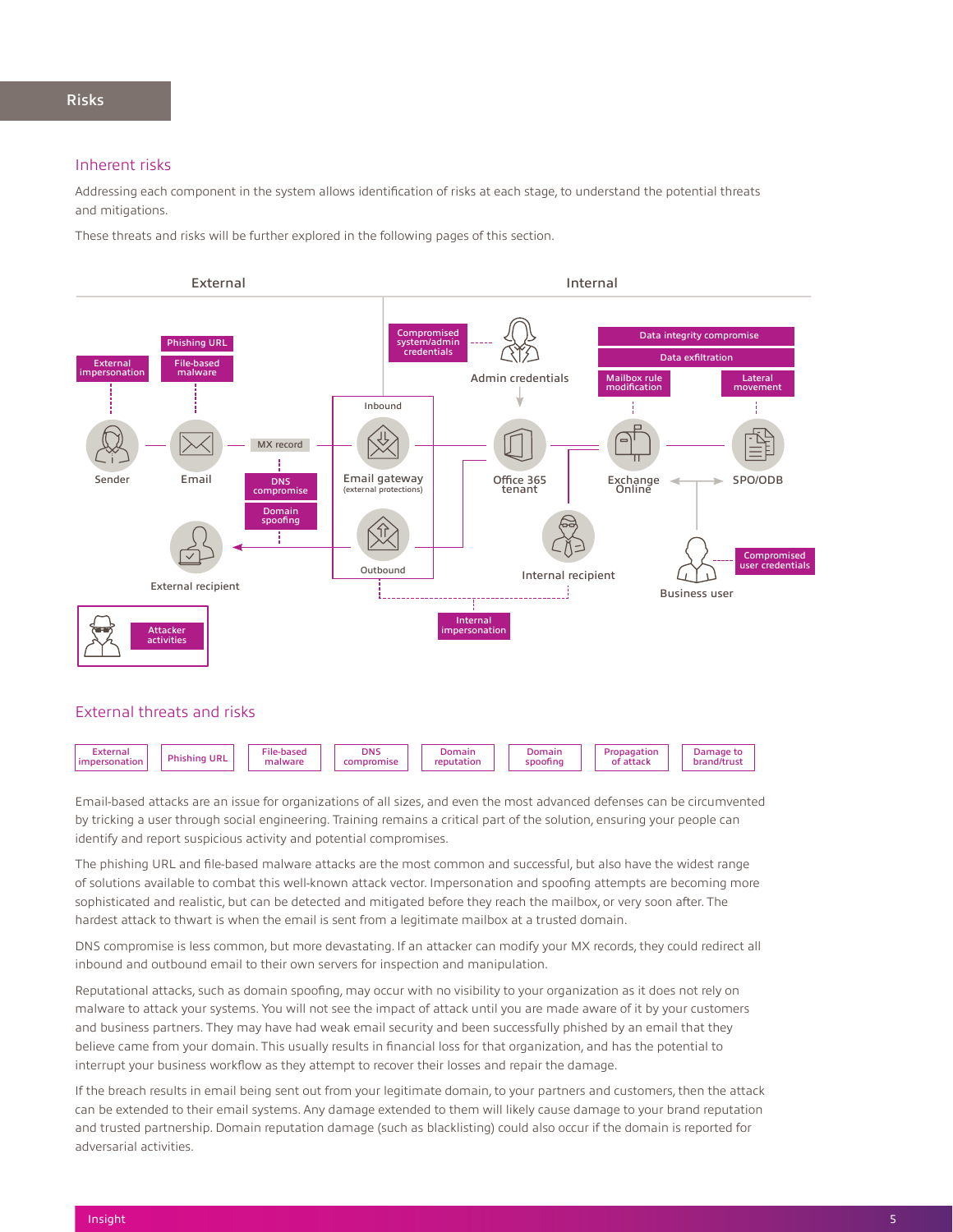### Internal threats and risks



These attacks follow from the initial successful compromise of the email system, or may have originated from another source, and directly impact the user's credentials (identity), device and operating system, or applications (malware). An attack can be further propagated through the email system or connected storage solutions and other trusted systems.

The impact of a successful breach may be felt immediately, or may go unnoticed for a long period of time, whilst the attacker carries out surveillance and reconnaissance to collect and exfiltrate your data. By the time the malicious actions are taken, the attacker may have been inside and breached the system for several months.

One technique used to remain undetected is the use of mailbox rules to divert incoming email to a hidden folder, instead of the inbox folder, to allow the attacker to view the email before they place it back into the inbox folder (or delete it). Email sent from the compromised mailbox can also be hidden from the legitimate end user by intercepting any responses and deleting any evidence of the conversation thread.

Gaining any level of access to the systems internal to your organization, the likely outcome is exfiltration of sensitive information or ransom demands. Gaining access to privileged access accounts, such as system or delegated admin, enables the attacker to gain full control of the target environment and do a lot more damage.

#### Example 1: Inbound email



#### Example 2: Outbound email

External Internal If the email came from your domain, it is likely that your email system has been compromised, which could be a single email account or multiple A customer or business partner receives a malicious email from your email domain The attack may include changing invoice details or requesting other on your behalf If the email did originate from your domain, it could cause reputational damage for your organization The email may not originate from your domain, but appears as if it does The attack may be due to compromised credentials (without **A** prote app ba malware If multiple email accounts are impacted, the propagation may have spread through email, or could be a file-based malware on shared storage Office 365 tenant Exchange Online SPO/ODB Email gateway (external protections) External Email **Email** Outbound recipient Email

#### Insight 6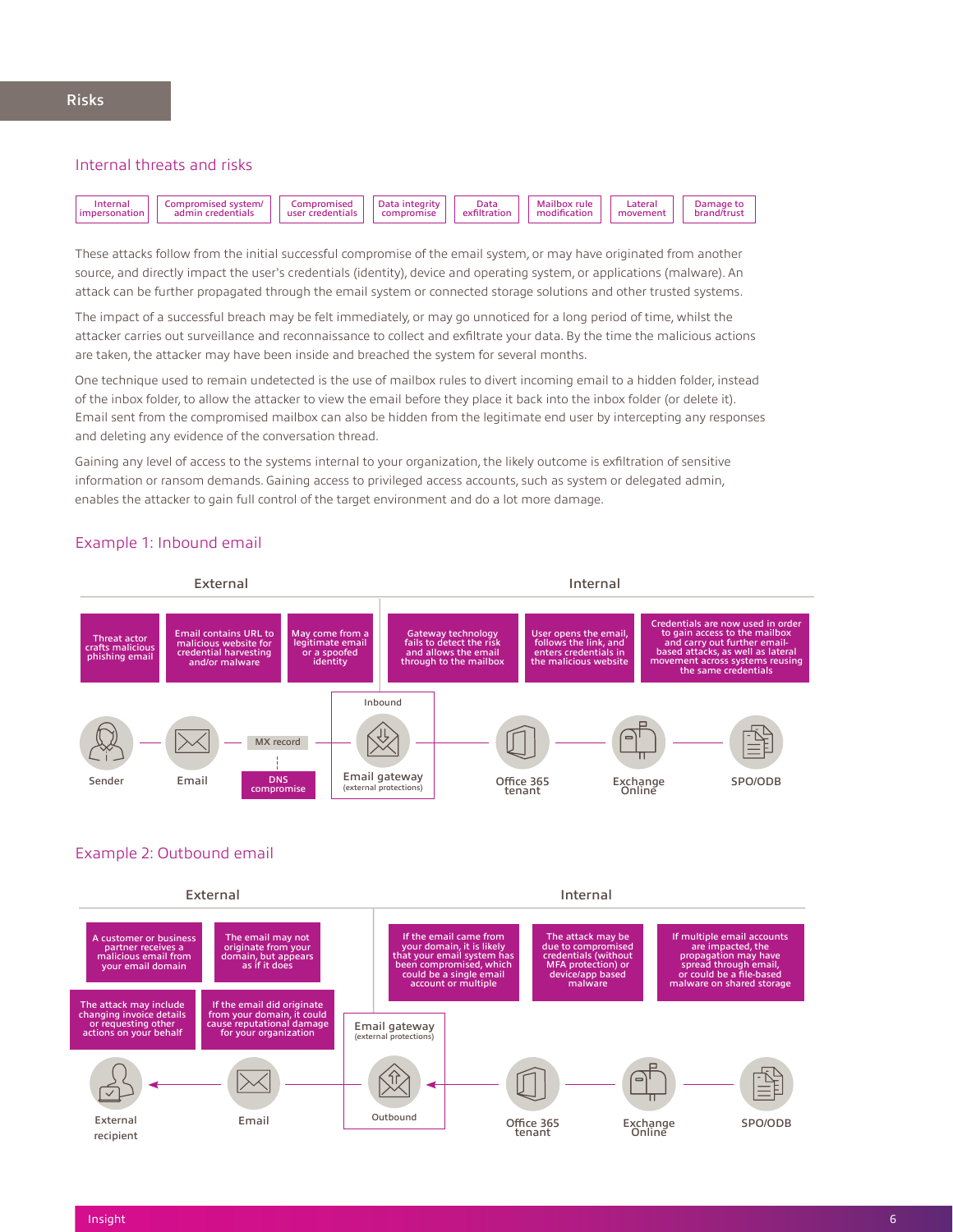#### Example 3: Internal email

Internal threats may come in many forms, and are usually the result of a successful attack through inbound email.

Detection, isolation, and eradication of these threats need to be planned for and tested on a regular basis to minimize the impact and reduce the potential exposure of any successful compromise.

Additional components that need to be protected, not shown here, include the devices, operating systems, browsers, and applications used to interact with email.

A fully layered defense strategy will incorporate these components to prevent them from becoming additional threat vectors, and minimize the potential for malware to compromise them, should all other layers of email defense fail to prevent the malware getting through the email system.



#### Other scenarios

These scenarios show some of the risks following a successful breach through any of the other scenarios, or from other types of compromise.

Email isn't the only way of getting into an organization's systems, but it is the most successful. Email is also a target for finding sensitive information that may otherwise be protected, and to launch attacks internally and externally.

Once compromised, the attacker may learn more about your networks, systems, processes, and organization structure, in order to move laterally between systems and potentially escalate privileges into other organizations.

In the next section we will explore the solutions and strategies required in order to protect, detect, and respond to these types of threats.

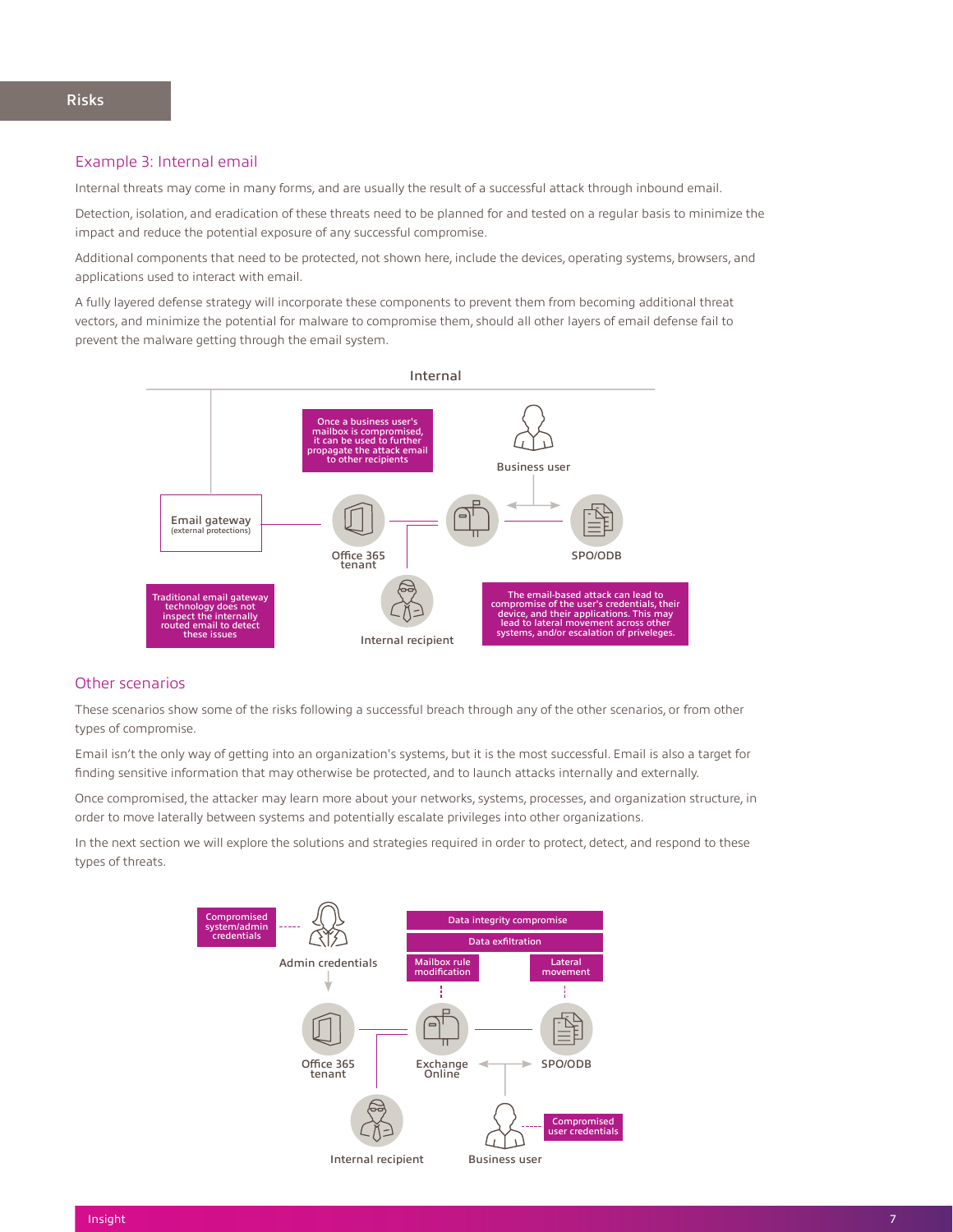### <span id="page-8-0"></span>Strategies and solutions

#### Email security strategy

This section will explore the multiple layers of defense available to mitigate the threats and risks that have been discussed previously in this document. The intent is not to encourage you to purchase more solutions, but to use this information to assess your current security strategy against today's threats, then carry out a gap analysis for your deployed solutions and processes. You may use this information to review potential solutions in order to make investments in future technologies and strategies that will make a real difference to your security posture.

The best approach is to apply controls and defenses at each layer of the email system, to protect from all attack vectors:

- Let's say you decide to focus all efforts on just one specific solution, such as identity, and fully deploy multifactor authentication. Your system will remain vulnerable to other threats that can circumvent these controls. For example, if the device has malware installed and the user carries out multifactor authentication, the malware could use the authenticated token for malicious intent without the system or user noticing any suspicious activities (such as mailbox rule manipulation and sensitive data exfiltration).
- Scanning for malicious intent is the first line of defense for email-based threats, followed by isolation of the execution environment to protect from the eventuality that something is likely to get through all the other layers of defense (a posture of assume breach).
- Monitoring the logs and carrying out user behavior analytics, is fast becoming the de facto standard approach to hunting threats that may already exist in your infrastructure.

#### Layered protection

The solutions can be divided into logical groups based on the focus of the area of attack. These will be explored in the following pages.

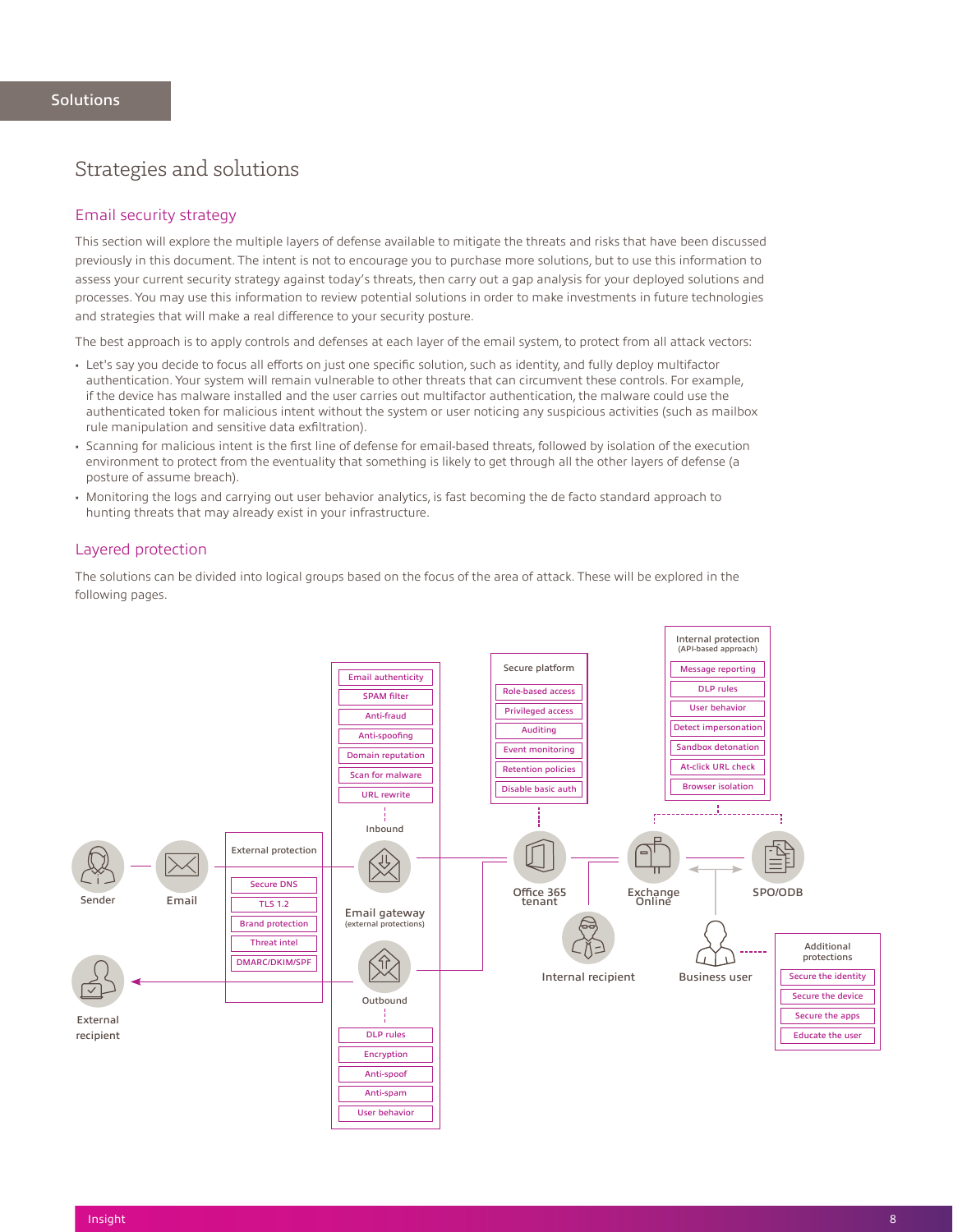#### External protections

External Protection Secure DNS TLS 1.2 Brand protection Threat intel DMARC/DKIM/SPF

It is important to ensure your domain(s) are protected from threats that may impact your brand reputation. These are some of the fundamental email security steps and best practices that can be deployed to ensure protection against common attacks even before an email is sent to, or from, your domain:

- Securing access to your public facing and internal DNS records will mitigate any unauthorized modifications and domain ownership issues.
- Understanding and implementing standards, such as DMARC, DKIM, and SPF, is key to enabling greater trust between legitimate email domains, but can only be as good as how well they are adopted from all parties.
- Require/enforce Transport Layer Security (TLS) between partner organizations to disable opportunistic TLS. This mitigates the risk of any plain text communication sent to and received from external email partners.
- Services are available to carry out investigations for dark net credential and compromise research, to ensure vulnerability scanning for configuration and health status, and for intelligence about potential malicious intent targeting or evidence of brand spoofing attempts against your customers.
- Define communication policies with your customers and partners to ensure the potential of a rogue email (spoof/impersonation) does not lead to modification or release of sensitive information. If email cannot be secured end to end (both parties have responsibility here), then you must have alternative methods for sharing critical changes, such as the modification of invoice/bank account details or the provision of PHI/PII.

#### Boundary protection

The first line of defense against email-based attacks for your organization is to implement boundary protection services that focus on scanning every email, using threat intelligence, and advanced heuristics to prevent the threats being sent or received.

These defense technologies may be built into the server or email service by default, or they may be provided by a thirdparty solution such as an email gateway. Below are some of the key capabilities of these services:



#### Inbound email

- Only accept email from trusted sources
	- DKIM/DMARC/SPF/TLS
- Check inbound email for authenticity/trust
	- Domain validation/certificates
	- Detect spoof and impersonation attempts
- Content filtering for SPAM and malicious content
	- Detonate URLs and scan for malicious intent
	- Rewrite URLs to enable scan-on-click
	- Detonate attachments in a sandbox environment
- Validate content sensitivity and apply appropriate controls

#### Outbound email

- Prevent outbound SPAM by limiting send rate
- Prevent spoofing and fraud attempts
- Use Data Loss Prevention (DLP) rules to abide by content sharing policies
- Use behavior analytics to detect unusual activity
- Ensure encryption is enforced for all sensitive communications (or apply to all communications)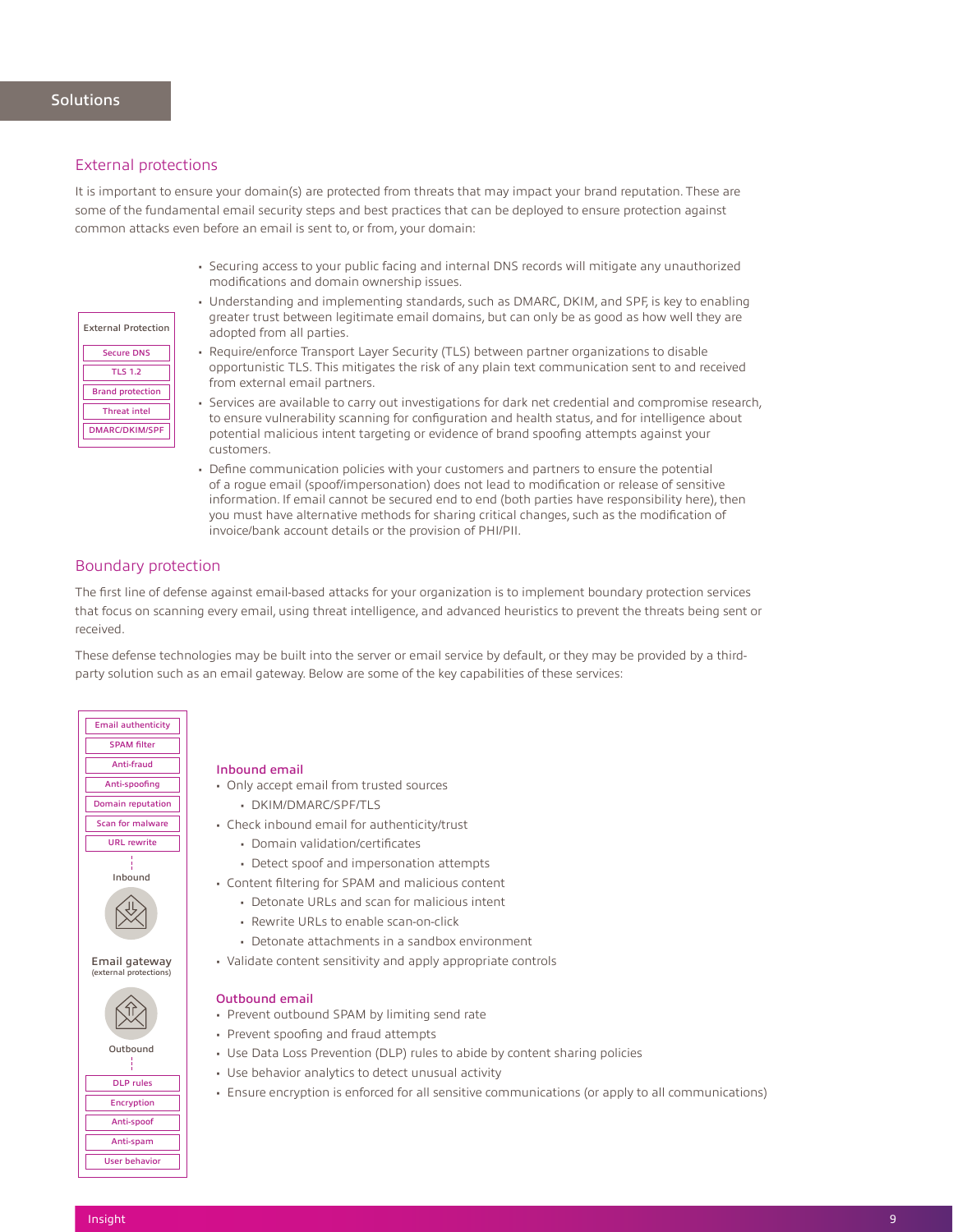#### Secure configurations

Securing the email platform is a fundamental step to reduce the risk of compromise at the system level, including privileged access to modify controls or gain unauthorized access to sensitive information.

Each platform will have a variety of control options, which should be enhanced with any additional services offered by the provider, or by third-party solutions, especially for Privileged Access Management (PAM) and alerting for unauthorized modifications:

- Review all permissions granted at system and per-mailbox level
- Enable auditing for all system and mailbox activity
- Enable retention and deletion policies to ensure integrity of information
- Govern all user access to their mailbox with strong controls:
	- Enforce strong authentication practices and policies
	- Ensure the security and compliance of the device and applications used to gain access
- Limit system administrator access based on the most restrictive policy:
	- Identity using strong authentication practices and policies
	- Devices only use trusted, managed, and compliant devices
	- Networks restrict based on trusted locations (known IP address, VPN clients)
	- Applications ensure secure protocols and authentication methods are used



#### Internal protection (API-based approach) Message reporting DLP rules User behavior Detect impersonation Sandbox detonation At-click URL check Browser isolation

#### Internal protections

Human error will always be a factor to consider in any IT system; a simple error can lead to devastating consequences. For advanced email protections we need to look at ways of detecting unwanted behaviors or suspicious activities. All activities are recorded in the logs of each component in the email system, which can be interrogated and compared to known attack types or searched for pattern-based heuristics that can assist with hunting for unknown threats. These solutions may apply checks to the emails before they enter the inbox, or afterwards. Automated remediation ensures new threats can be detected in existing email, as well as new, and removed.

Educate the user

As a final layer of protection against malicious websites and attachments, that have evaded all other detections and are still able to launch, there are now solutions available to provide an isolation platform which will allow them to be launched remotely and only send back safe content to the client browser. This type of protection will prevent a user from entering their credentials into phishing sites, or allowing malicious code to execute on the client device for malware infection or system modification and compromise.

To protect business critical information, implement information protection solutions that will identify sensitive information and apply protections automatically, such as DLP rules and file-level encryption. This will prevent information being sent outside of authorized boundaries, and if the information is leaked, the encryption stays with the file and can prevent unauthorized access regardless of where the data is stored.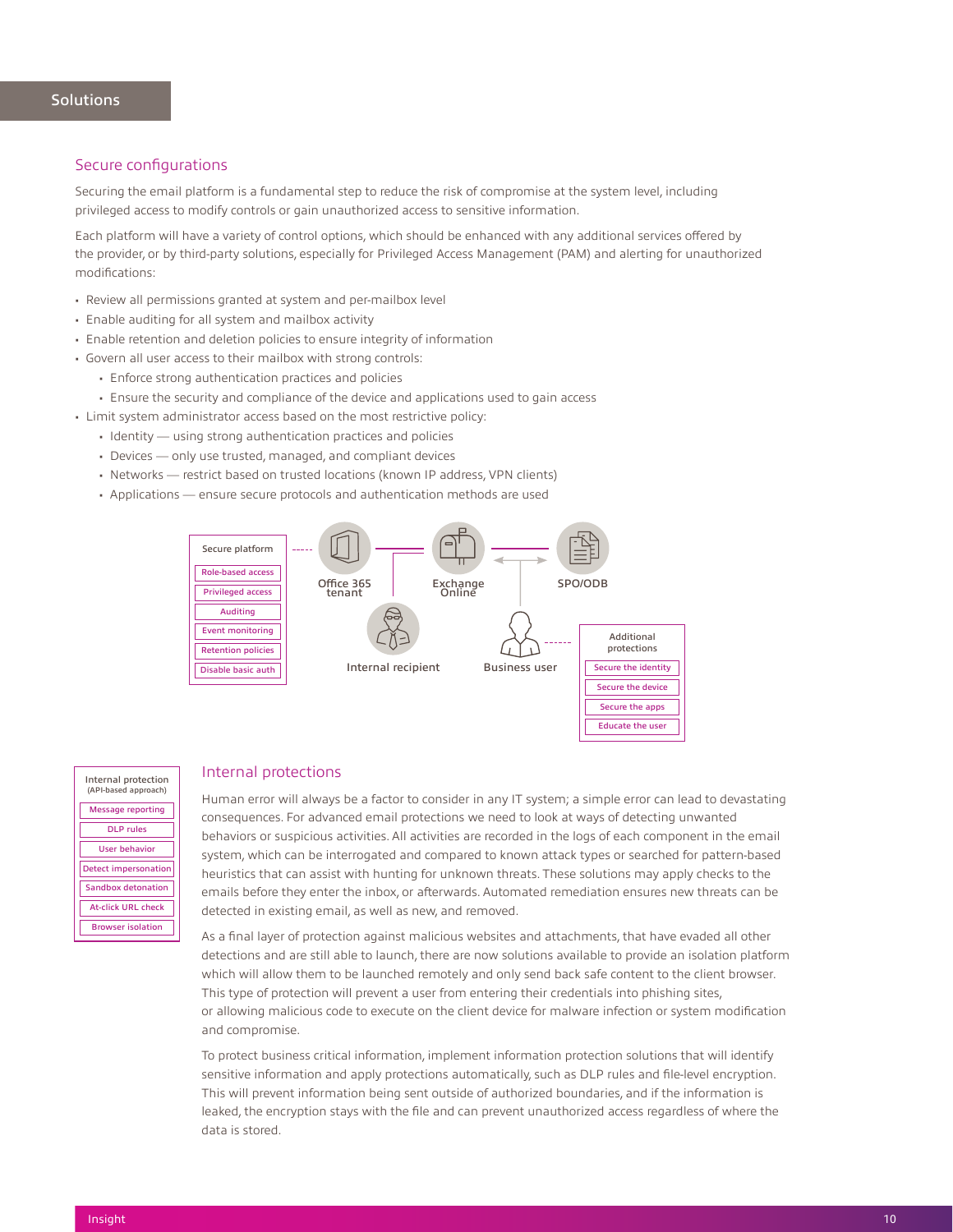#### Training and awareness

With social engineering still favored as an entry point past many security systems, it is imperative that we educate everyone on the risks of falling for this type of attack, and how to identify it.

Identify procedures where it might be possible for a single person to carry out a change to procedure, or modification to a system, without the oversight of governing controls to prevent both accidental and malicious activity:

• Example: If email is used to request funds be transferred to a new account, ensure the account details have been verified by someone other than the requestor. This would prevent the common attack where a spoofing email is sent and the recipient doesn't challenge the request by talking directly to the real person, or validate the information through a secondary process before carrying out the action (too much trust in the email alone).

Social engineering attacks won't only be sent via email, they can originate from telephone calls, social media, messaging apps, and even direct influence from real people that have made their way into a place of trust. More advanced attacks will include multiple methods to further trick the person into believing it is a legitimate request and navigating them to carry out malicious actions directly.

One successful way of increasing organization-wide awareness is to carry out self testing with professional security experts that will help identify weaknesses in physical security as well as social engineering, and systems access testing. Let your people know that it is okay to challenge and verify anything they find even slightly suspicious.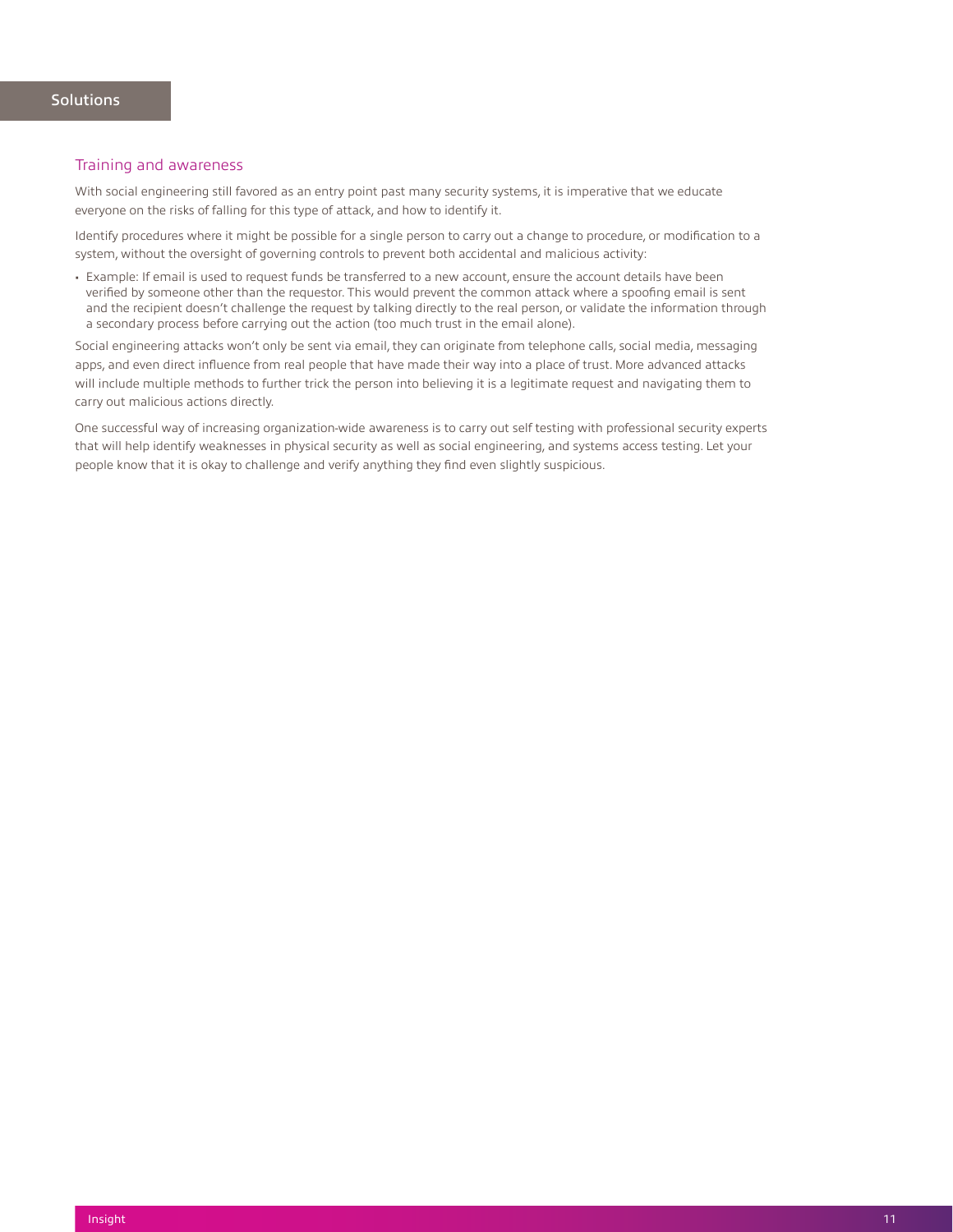### <span id="page-12-0"></span>Review and recommendations

Although email security is a technical topic, this really is a key business risk that must be addressed by the whole organization. A combination of education, awareness, and vigilance, supported by advanced security technologies, can mitigate and reduce the impact of a successful email-based attack.

In terms of the types of attacks, many phishing attempts are generic enough to try to fool anyone and are not targeted specifically at your organization or users. The rate of success is staggering, however, once detected they can be quickly isolated and mitigated; if you have planned for the event and react quickly enough.

Targeted attacks, using social engineering, whaling, and insider attacks, are the ones that lead to the greatest financial loss. The costs come from a range of issues that follow the immediate impact: productivity impact due to systems outage, loss of customer loyalty, fines and payouts, cost of implementing urgent security solutions, and recovering from any damages (including legal and reputational).

This section provides a summary of the attacks and the corresponding strategies and solutions you need to deploy in order to protect, detect, respond, and recover from email-based attacks. Use this information to ensure you are able to prevent this kind of devastating impact to your organization and recover quickly should a successful breach occur.

Over the next few pages we will review the five attack types from Section 1, and show how each type of attack can have multiple layers of defense and detection.

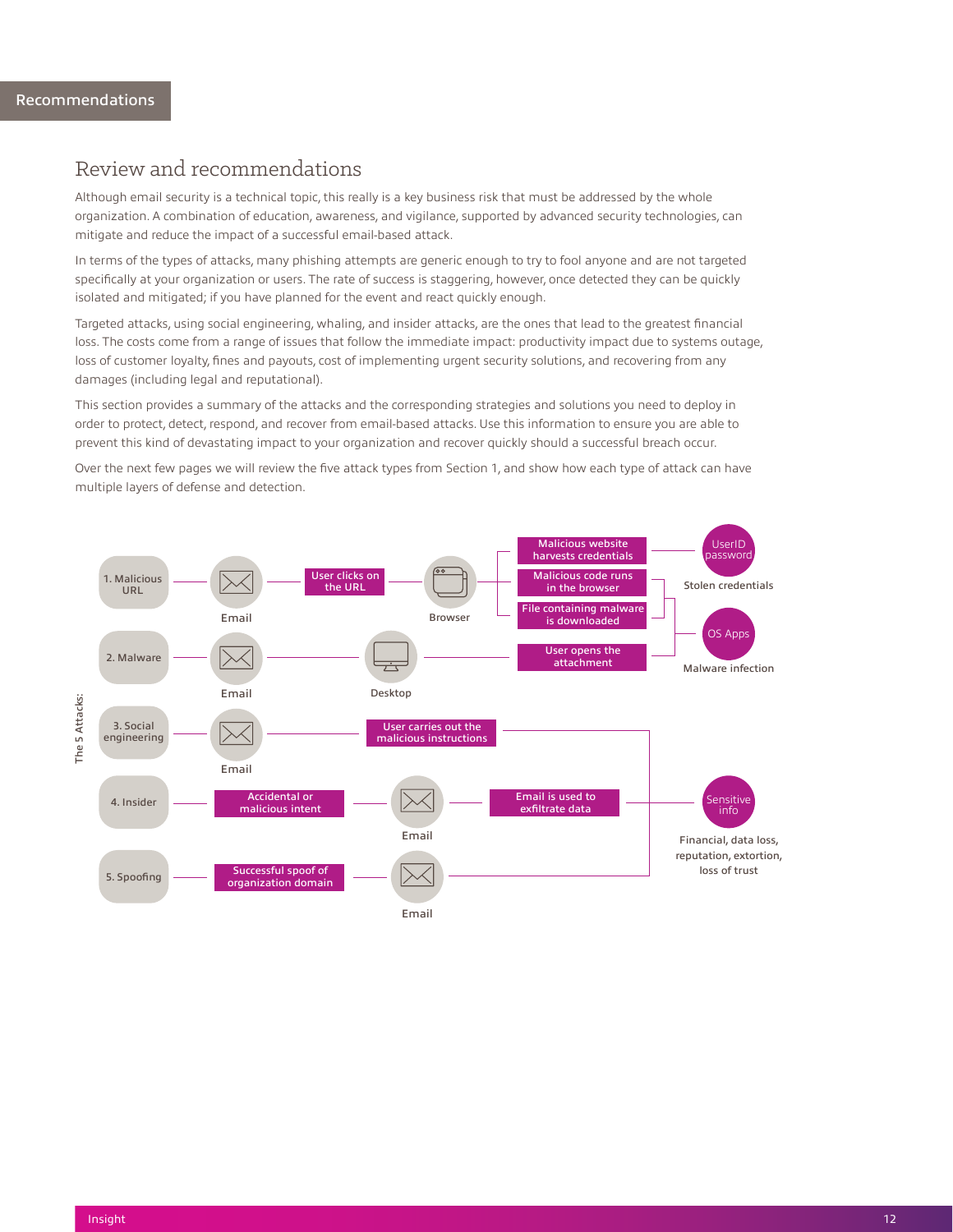#### Attack 1 — Malicious URL

Standard email hygiene solutions will check all inbound email for the potential of fraud, spoofing, and malware, as well as rewriting the URLs to redirect the browser to a security service for validation prior to forwarding on to the legitimate website (at-click protection). Malicious URLs are constantly evolving to evade detection, and may even come from a legitimate website that has been compromised, so there is a need to apply additional layers of protection to combat this eventuality.

As it is likely that some will make it through the gateway defenses, or the user may end up on the malicious site via other means (look up watering-hole attack), it is very important to also protect the user identity, the device, and the applications that are allowed to gain access to the email system. Advanced identity protection solutions will detect the misuse of credentials and reduce the attack surface by disabling legacy authentication and protocols, such as IMAP and POP.

The last line of defense is to use a browser-isolation service. This will ensure all potentially malicious sites are run in a safe environment, preventing the user from entering their credentials and other sensitive information, or allowing scripts and other threats to run on the local device.



#### Attack 2 — Malware

Standard email hygiene solutions will check all inbound email for the potential of malware using a variety of approaches such as signature detection (known attacks) and sandbox detonation (unusual behavior detection).

Malware is constantly evolving to evade detection, and when combined with social engineering, it is very likely an attachment will be the cause of device/application compromise, so there is a need to apply additional layers of protection to combat this eventuality.

As it is likely that some will make it through the gateway defenses, or the user may end up executing malware from other sources (USB, cloud storage, social media, etc.), it is very important that we also protect the user identity, the device, and the applications that are allowed to gain access to the email system. Sandbox and containerized services can ensure all potentially malicious attachments are run in a safe environment, preventing the scripts and other threats running on the local device.

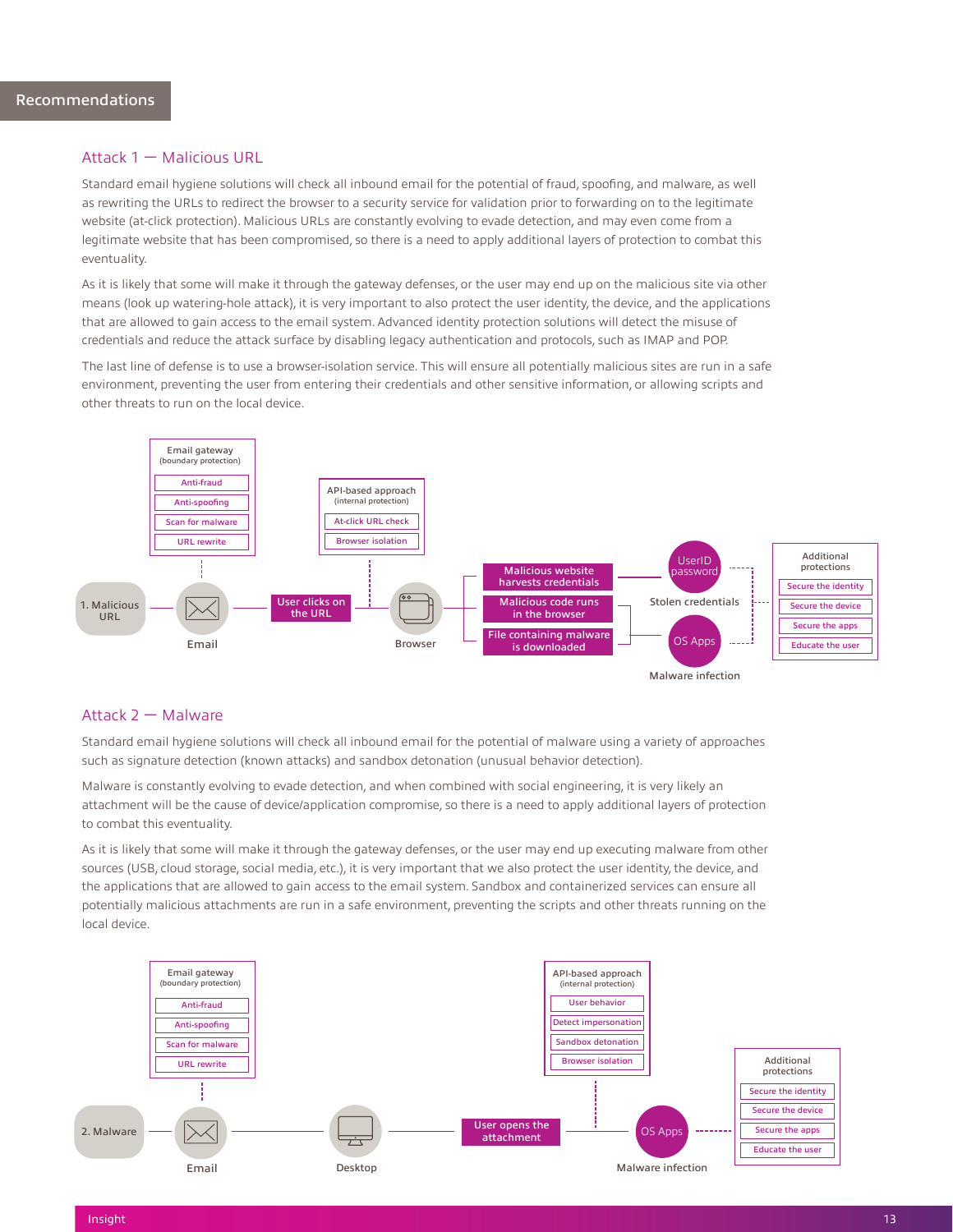#### Attack 3 — Social engineering

Security awareness training is critical to ensure your people know how to spot a potential attack. This investment will not only protect your organization, but also provide defenses against attacks in their personal lives.

Prevention is the first stage of defense; email security solutions need to analyze email to detect multiple types of behavior that can lead to compromise based on social engineering techniques. However, this is a hard problem to solve and will eventually lead to compromise, so we must be vigilant in applying the other layers of protection to mitigate the impact of a user falling for a social engineering attempt, which may include follow-up attack techniques such as a phone call or social media request.

Consider implementing email encryption policies to protect sensitive information exchanges between trusted parties.

Also, review procedures to ensure email isn't a single point of failure in the authentication and authorization of major business transactions.



#### Attack 4 — Insider compromise

This attack may be the result of one of the first three attack types; leading to compromised credentials and/or malware infection. In a worse-case scenario, it could be a legitimate insider attack (imposter/infiltration).

Detection is based on monitoring user behavior to detect changes against a baseline standard, or known techniques (such as the creation of new mailbox rules). Looking at the way a user interacts with the systems, by accessing information that is not relevant to their job role, or roaming between multiple systems until they find the sensitive information they are looking for and then exfiltrating and/or destroying it.

Damage can be limited by implementing role-based access, data retention and deletion policies, DLP rules to control information flow, and encryption to prevent unauthorized sharing and exfiltration.

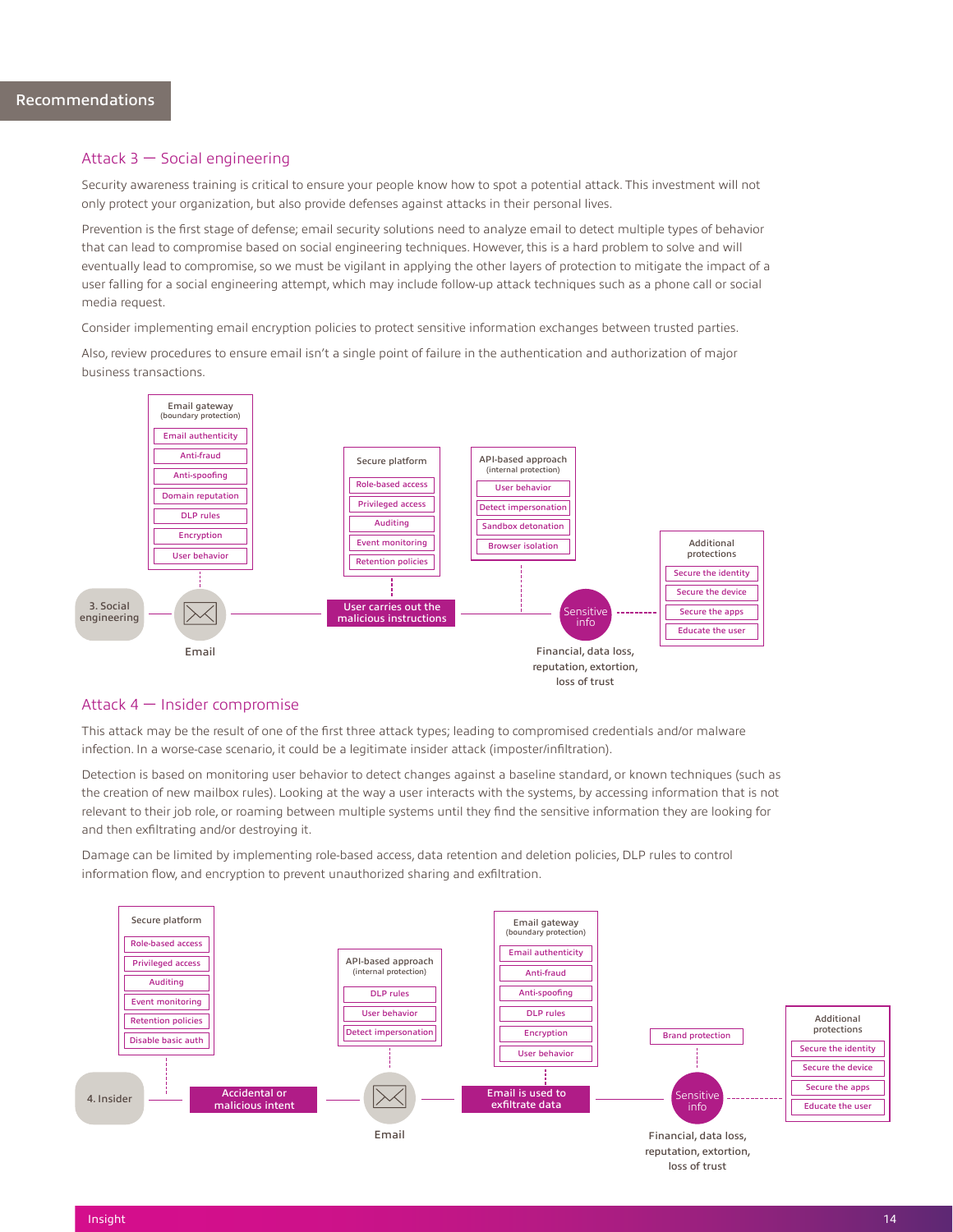#### Attack 5 — Brand/reputation

This attack type may used as part of social engineering, or a supply chain attack, and is possibly one of the most difficult to protect from, detect occurrence of, and respond effectively to.

Implementing email domain security solutions, such as look-a-like domain scanning, is a starting point, as well as enabling secure communications through OME, TLS, or S/MIME. Advanced protections include information rights management for email/attachment encryption.

For proactive protection consider the use of services that will use threat intelligence to discover activities that may make your organization a target, or provide evidence of active attacks using your brand. Responding to identified attacks requires a strong communications plan that ensures you can contact all your customers quickly and effectively to mitigate the potential damage.

If your organization is impacted due to an attack of this nature, you may need to work with specialists that will help resolve the issues faster and reduce the potential loss.



It is better to plan for this attack upfront, instead of reacting at the last moment.

#### Next steps

There are many ways to evaluate solutions to ensure you are gaining value and efficacy. Use the information in this document to really evaluate what the new solution or methodology is solving for, and where the gaps are.

• Look for holistic platform solutions that span email, endpoint, and web protection:

- How effective is the solution at solving the problems (ask for a real-life demonstration scenarios)
- What integrations do they offer, and how easy are they to deploy and operate
- Look at the company's history in security; are they just building a product, or do they have extensive security credentials
- What is the source of their threat intelligence, and can you subscribe to additional feeds (bring your own)
- The best solution for your needs might not appear on the industry reports (such as Gartner and Forrester)
- Don't forget about defense in depth:
	- Securing the user identity is a critical step in mitigating lost credentials
	- Implement MFA as a matter of urgency
	- If the device is compromised, and allowed access to the mailbox,all bets are off
	- Control which methods of access are acceptable, and where your organization's data can be stored or sent
	- Constant education, awareness, and a security culture will go a long way towards defending from future attack types we haven't seen yet